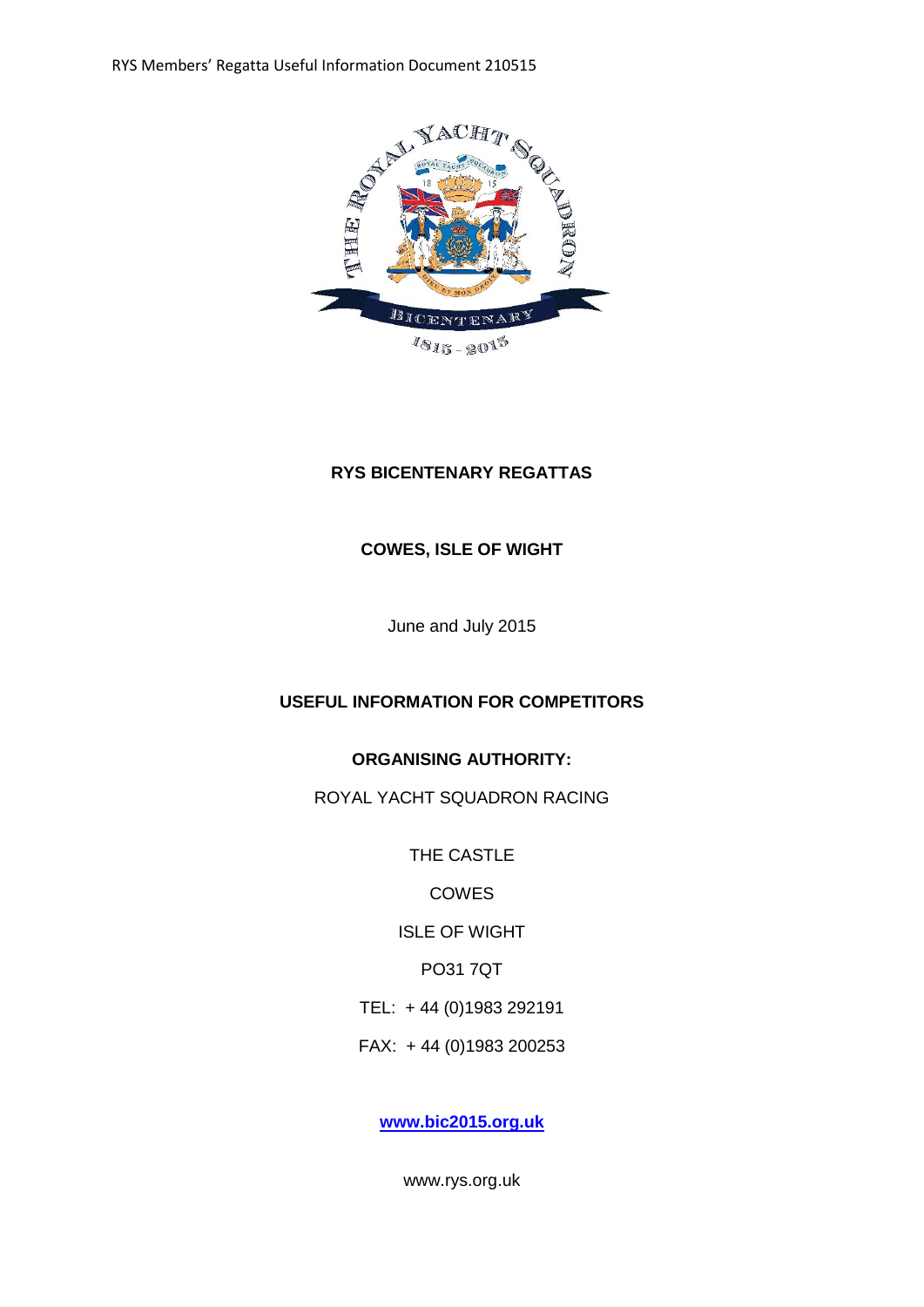## **1 EMERGENCIES**

- **1.1 In emergency yachts are requested to contact SOLENT COASTGUARD on VHF Channel 16, or send a distress signal by VHF or dial 999 on a mobile telephone and ask for 'coastguard'.**
- **1.2 For routine traffic or other information either call Solent Coastguard on VHF Channel 67 or telephone + 44 (0)2392 552100**

### **2 Safe Racing**

- 2.1 The primary focus of the Royal Yacht Squadron (RYS) Bicentenary Regattas is high standard seamanship and sailing in the safest possible manner at all times. The Regattas rely upon self-compliance and self-policing. Accordingly, we recommend that participants bear in mind that the safety of participants and their own and other yachts is their primary consideration during their Regatta.
- 2.2 The Organising Authority recommends sufficient personal flotation devices of the correct buoyancy levels (150N) are carried at all times for all persons on board.
- 2.3 Yachts are requested to have due regard and give way to commercial shipping.

### **3. Navigation within and in the vicinity of Cowes Harbour**

- 3.1 Cowes is a commercial port
- 3.2 Yachts starting from Cowes are requested to keep a good look out for ferries and commercial traffic when starting across the Cowes Harbour fairway as marked on the Admiralty Chart 2793. Rule 9 parts (b) and (d) of the International Collision Regulations shall be complied with at all times as follows: *(b) A sailing vessel shall not impede the passage of a vessel which can safely navigate only within a narrow channel or fairway. The latter vessel may use the sound signal*

*prescribed in Colreg Rule 34(d) if in doubt as to the intention of the crossing vessel*

### **4. Additional Information**

### 4.2 Courses

The Race Committee may set courses that do not permit yachts to sail rhumb-line courses between marks, particularly over the central Solent Bramble Bank.

### 4.3 Yachts retiring

In order to assist the Race Committee a yacht that retires from a race is requested to notify the Race Committee by calling the RYS on + 44 (0)1983 292191 or text (see 4.8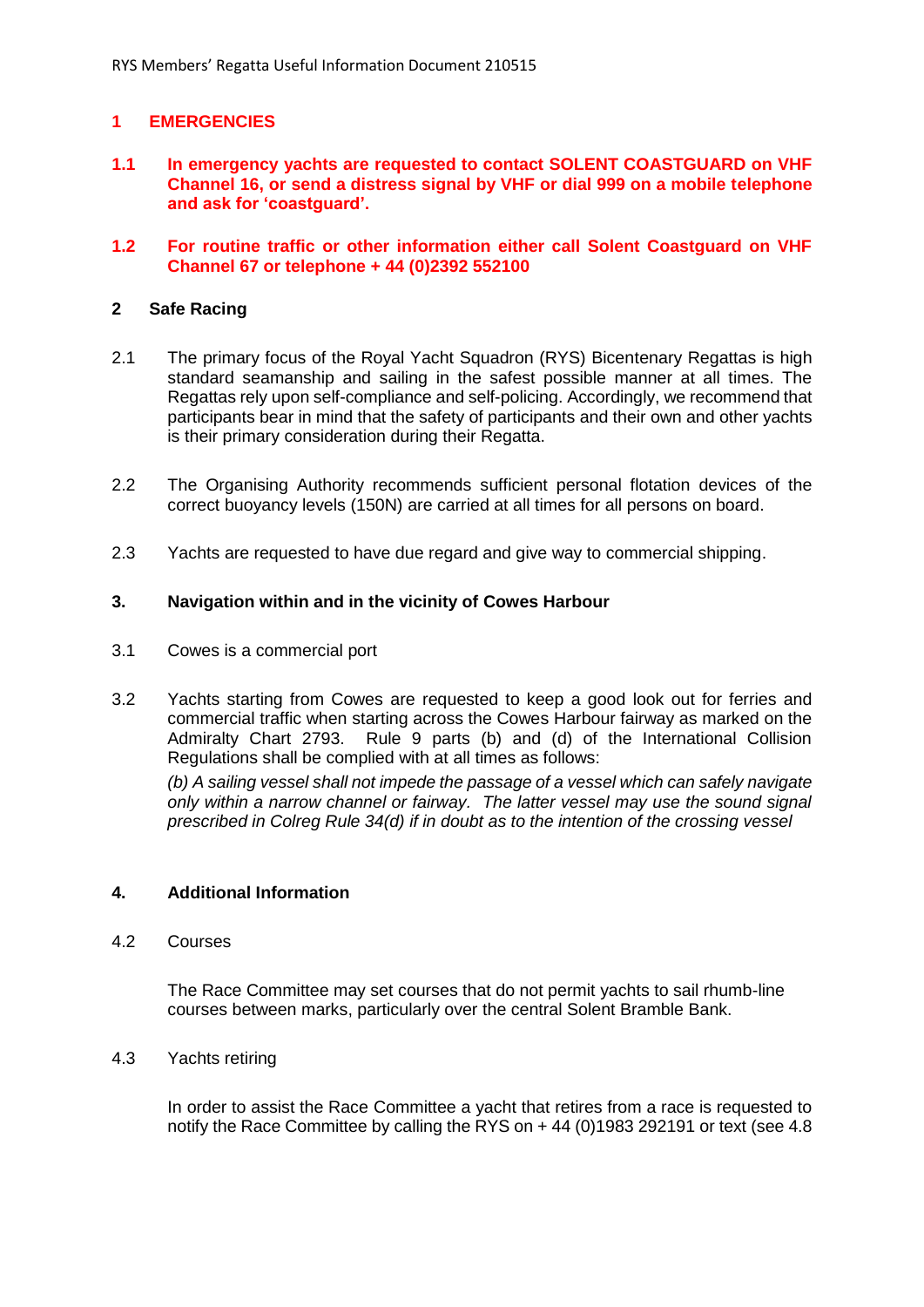below) or on VHF Channel 77 before leaving the race area. Yachts are requested not to wear ensigns while racing.

4.4 Caution when sailing near the shore

The Bye-Laws laid down by the 1961 Public Health Act warn navigators of pleasure yachts that they shall not cause or suffer their vessel to be sailed within 800 metres of the shore in a dangerous manner or without due care and attention for persons bathing or using the foreshore. If tacking close inshore yachts are requested to keep a very good lookout, keeping 50 to 100 metres from bathers and avoiding frightening the swimmers. Yachts are asked to remember that although they may be navigating perfectly safely, swimmers may not know anything about sailing and may be worried by the close proximity of racing yachts.

4.5 Identifying the RYS Start Line (see also SI's)

Vertical light beams are installed at the RYS to help identify the starting line transit. The intensity of the light beams intensifies as the transit is approached and at the approximate point of transit, the flagstaff momentarily obscures the lower rear light. These lights are a navigational aid only and do not constitute the starting line, nor will a start be postponed because of any failure of the lighting equipment.

4.6 Actions when a general recall is signaled (see also SI's)

When a general recall is signaled, all yachts in the recalled class are requested to proceed as quickly as possible to the non course side of the line in anticipation of the new warning signal.

4.7 Keeping clear after finishing

Both the RYS and JOG Gurnard finishing lines are in the vicinity of congested areas near the entrance to Cowes Harbour. After finishing, yachts are requested to immediately clear the finishing area, keep clear of all yachts that are racing and keep a very good look out for commercial traffic.

4.8 Text Messaging

Competitors may make their race declaration or announce their retirement by text message using a single on board mobile telephone with a UK number. Mobile telephone numbers for this use must be registered in writing with the race office prior to or during registration. New or replacement mobile telephone numbers may be accepted after this time at the sole discretion of the Organising Authority. The procedure is as follows:-

- 1. To make a declaration using your registered mobile phone, send a text message within 30 minutes of finishing to 07797 803 955. The message must contain only your finish time, the boat ahead and boat astern in this format: 1423 GBR1234T GBR23R
- 2. If you retire from the race, just send RETIRED